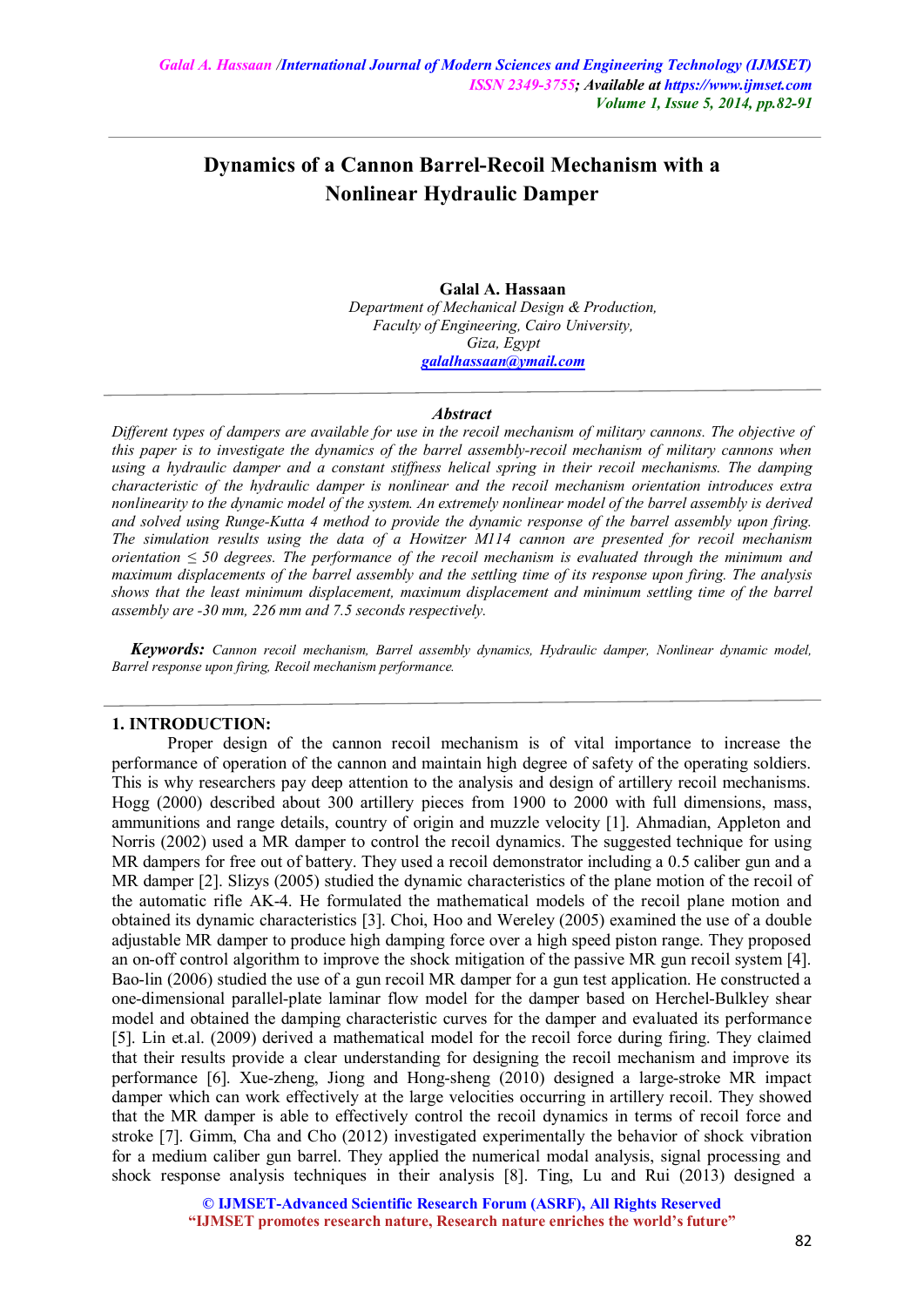deflection system for the breech block and anti-recoil mechanism. They realized the technical indicators detection under the recoil process using advanced hydraulic control technology [9].

Hydraulic dampers find wide application in a lot of engineering industries. They are used to cushion against dynamic loading to control resulting dynamic motions. Cheng-guo, Lixin, Jin-zhao and Wen-zhang (2003) obtained a compact empirical model for the hydraulic damper relating the damping force to its piston velocity. Their model depends mainly on the trigonometric functions sin and arctan [10]. Kurino, Matsunago, Yamada and Tagami (2004) presented an ingenious passive hydraulic damper for structural control with high performance equivalent to that of a semi-active damper. Their damper controls the damping coefficient by regulating the opening of a flow control valve housed in the damper without any outer power source [11]. Wei (2006) studied the characteristics of hydraulic dampers used in automotive suspension systems. The dampers characteristics are nonlinear and covered velocity range up to 1 m/s [12]. Guzzomi, O'Neill and Tavner (2007) studied the dynamics of a Tenneco automotive hydraulic damper to predict the damper performance [13]. Salem and Galal (2009) identified the characteristics and damping coefficient of a hydraulic shock absorber used in a light weight tracked vehicle under real conditions. They showed that the hydraulic damper characteristics are nonlinear in the velocity range -0.22 to 0.22 m/s with remarkable hysteresis in the negative range of damper velocity [14]. Stawik, Czop, Krol and Wszotek (2010) identified the root cause of the temporary decrease in the damping force occurring during the early stage of the stroking cycle's compression phase of hydraulic dampers. They presented the damper characteristics as a damping force against damper displacement in an extremely nonlinear fashion [15]. Hou et. al. (2011) established a detailed model of a shock absorber using the modelica language in the form of mathematical equations and object-oriented constructions [16]. Ferdek and Luczko (2012) created a physical and mathematical model for a twin-tube hydraulic damper incorporating numerical integration. They examined the effect of the amplitude and frequency range and the parameters describing the oil flow rate through the damper valves. They inestigated the damper characteristics for damper-piston velocity in the range -0.6 to 0.6 m/s [17]. Kate and Jadhav (2013) presented a mathematical model for the damping force of a hydraulic shock absorber. They showed that the damping characteristics of the hydraulic shock absorber are nonlinear for the damperrod velocity range -3 to 3 m/s [18]. Sun, Jioo, Huang and Hua (2014) filled a hydraulic damper with 5x10<sup>5</sup> cSt silicone oil as a non-Newtonian fluid with low velocity exponent. They presented the variation of the damper damping force with time for different impact drop height both experimentally and by simulation [19].

# **2. ANALYSIS:**

The dynamic system of any cannon-recoil mechanism dynamic system is considered as a mass-damper-spring system. Fig.1 shows a typical Howitzer M114 155 mm cannon model [20].



Fig.1 The Howitzer M114 155 mm cannon [20].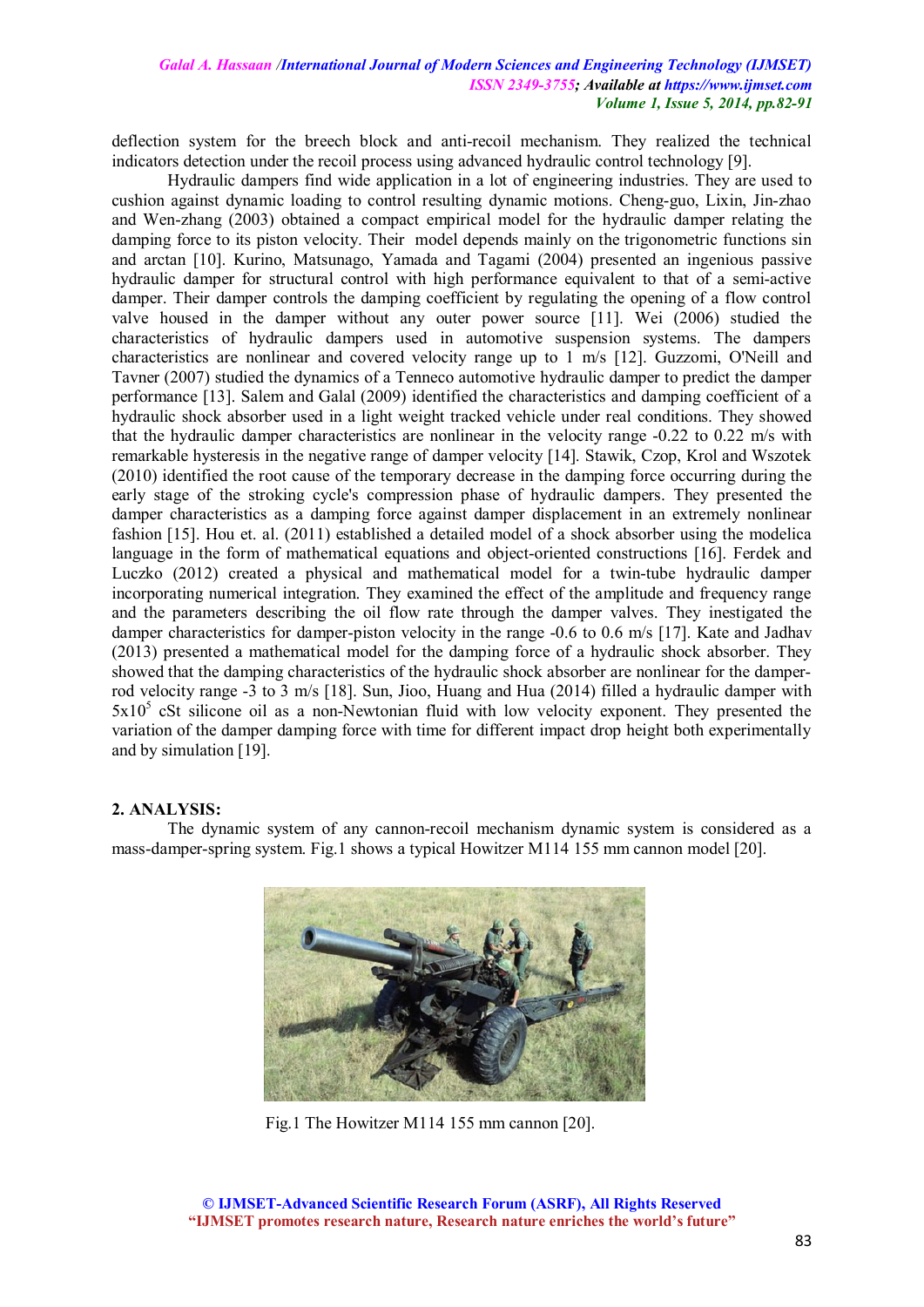The equivalent dynamic model is shown in Fig.2 for the barrel assembly and the recoil mechanism.



Fig.2 Cannon equivalent dynamic system.

The barrel assembly has a center of mass, G that is translates horizontally by a dynamic motion x. The recoil elements are joined to the barrel assembly and the main cannon chassis secured to the ground and has an original orientation  $\theta_0$  with the ground. As the gun fires, the barrel assembly moves in the opposite direction of the projectile horizontal motion component with initial velocity depending on the projectile momentum and barrel assembly mass.

The recoil mechanism takes this barrel assembly momentum and tries to return the barrel assembly to the original position before firing to start a new firing cycle. The motion of the equivalent dynamic system upon firing is illustrated in Fig.3.



Fig.3 Dynamic system motion.

The dynamic system has the motions and orientation:

x: dynamic motion of the barrel-assembly center of mass (horizontal).

δ: dynamic deflection of the recoil elements.

θ: dynamic orientation of the recoil elements.

θo+θ: new orientation of the recoil mechanism centerline.

The recoil elements dynamic deflection  $\delta$  is related to the barrel assembly motion x through the geometrical relation (see Fig.3):

$$
\delta = x \cos \theta_0 \tag{1}
$$

The orientation change  $\theta$  is related to the motion x through (see Fig.3):

$$
\theta = \sin^{-1} \left\{ x \sin \theta_o / (L_o - x) \right\} \tag{2}
$$

where  $L_0$  = initial length of the buffer elements (dampers & springs).

The dynamics of the barrel assembly-recoil mechanism depend on its differential equation. The differential equation depends on the characteristic nature of the buffer elements and its orientation angle. Fig.4 shows the free body diagram of the barrel assembly.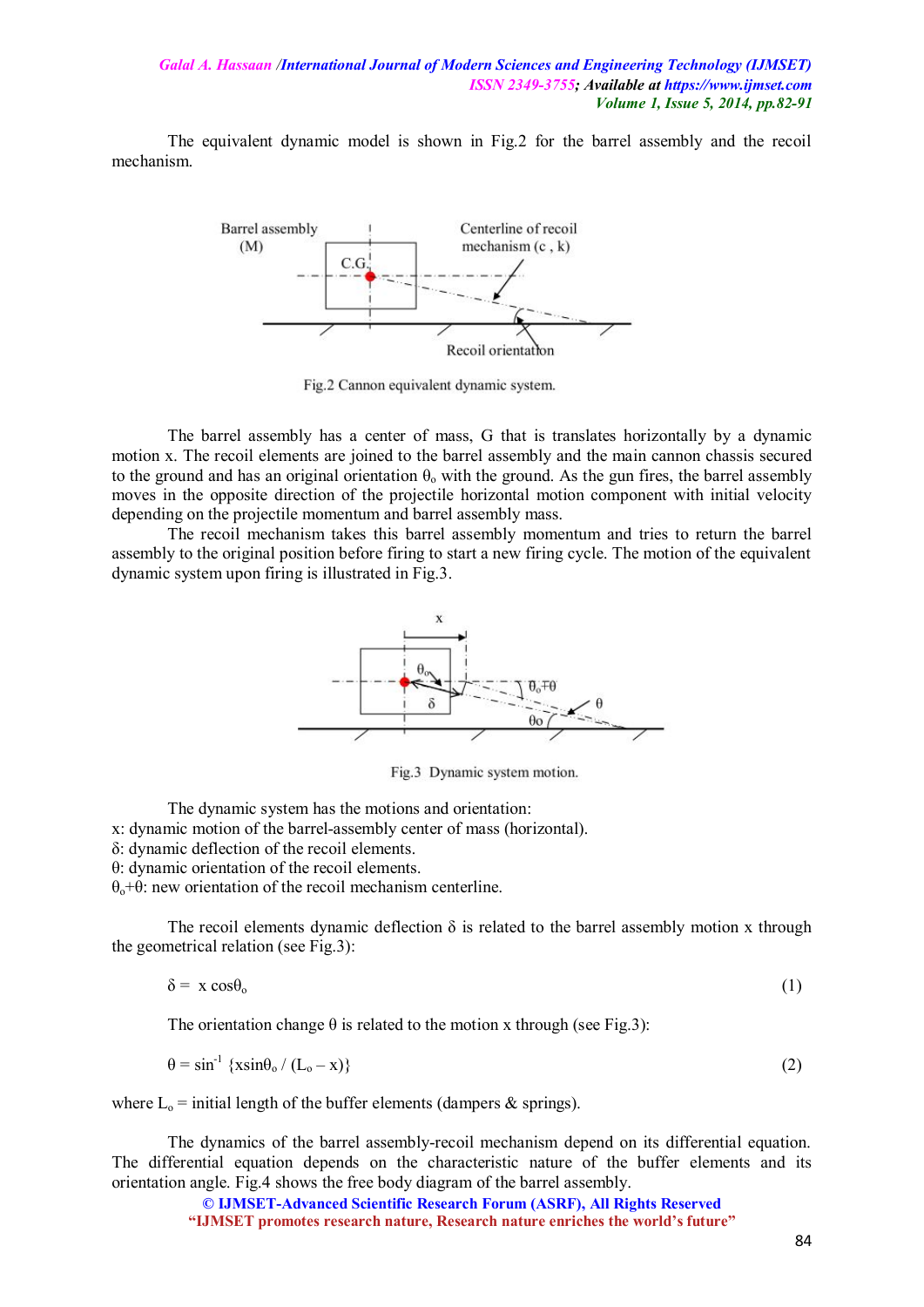

Fig.4 Free body diagram of the barrel assembly.

Using the free body diagram of Fig.4 and the second-law of motion, the differential equation of the barrel assembly of dynamic motion x is:

$$
Mx'' = -F_d \cos(\theta_o + \theta) - F_e \cos(\theta_o + \theta)
$$
\n(3)

Where:  $M = \text{barrel}$  assembly mass in kg,

 $x'' = d_2x/dt^2$  = barrel assembly acceleration (m/s<sup>2</sup>)

 $F_d$  = damping force of the hydraulic damper (N).

 $F_e$  = elastic force of the recoil mechanism spring.

The damping force  $F_d$  of the hydraulic damper used in the present study depends on the damper velocity (dδ/dt). The damping characteristics of a hydraulic damper is usually nonlinear and depends on the direction of motion of the damper piston. Fig.5 shows a typical damping characteristics of a typical hydraulic damper [21].



Fig.5 Typical damping characteristics of a hydraulic damper.

The damping characteristics of this damper depends on its velocity in magnitude and direction for a velocity range:  $-0.54 \le$  damper velocity  $\le 0.5$  m/s. For the computer-aided analysis of the cannon barrel-recoil dynamics, the following mathematical models are fitted by the author to the data in Fig.5. The models are third-order polynomials with parameters depending on the direction of the damper velocity . The model takes the form:

$$
F_d = a_1 v^3 + a_2 v^2 + a_3 v + a_4
$$
 (4)

The parameters and correlation coefficient of the model in Eq.4 are given in Table 1 as obtained by MATLAB using its command "*polyfit*" [22].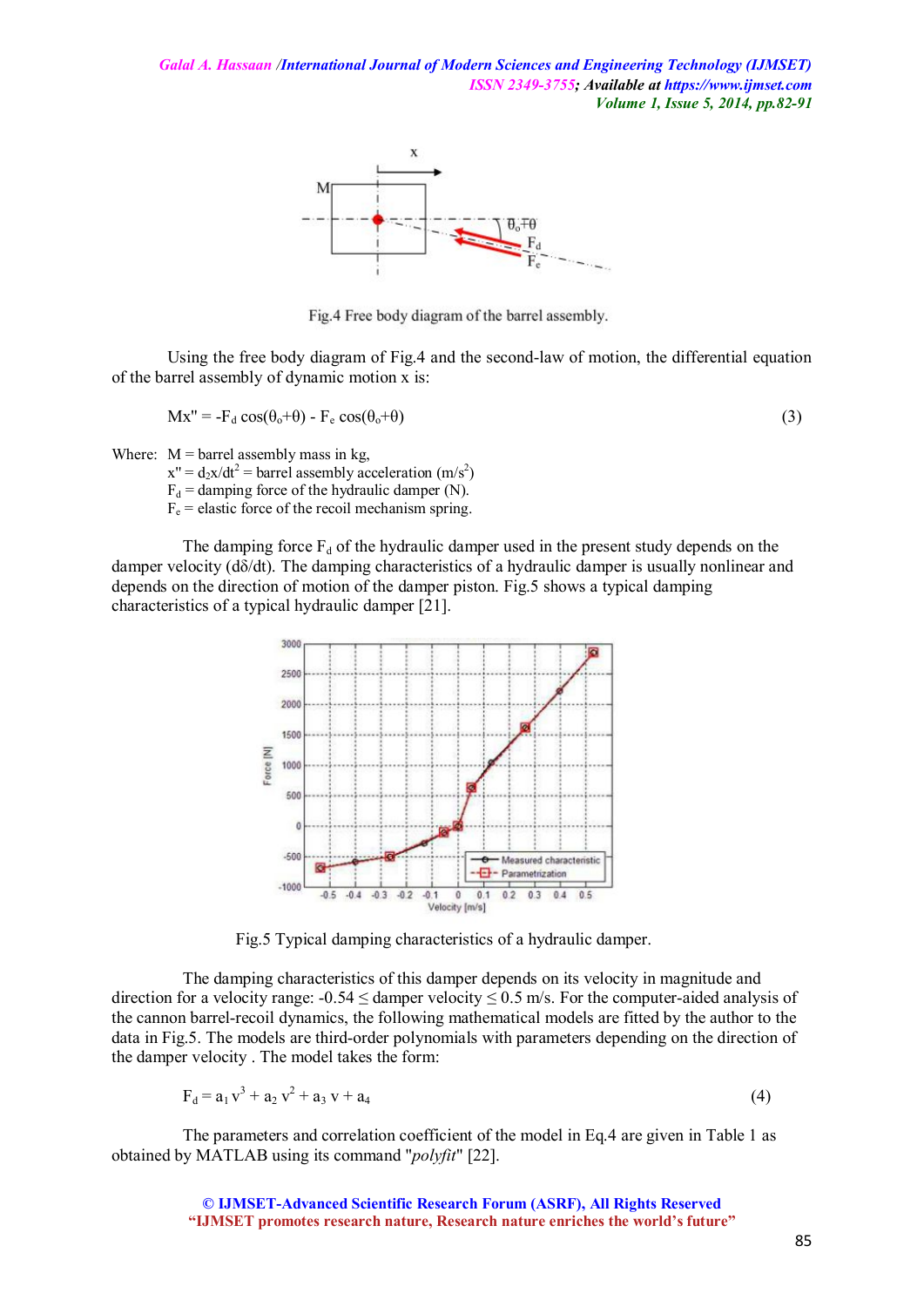| Parameter               | Positive velocity | Negative velocity |
|-------------------------|-------------------|-------------------|
| a۱                      | 23615.02883       | 1267.72048024     |
| a,                      | -19968.573887     | 2963.66361350     |
| a                       | 9490.302535       | 2532.47600920     |
| a <sub>4</sub>          | 58.0478254        | 6.42175050        |
| Correlation coefficient | 0.99627           | 0.99754           |

Table 1: Hydraulic damper damping parameters

The spring which is the elastic element of the buffer is assumed a helical spring. The selection of the spring stiffness is not straight forward. Its selection depends on:

- The damping characteristics of the hydraulic damper.
- The mass of the barrel assembly.
- The accepted characteristics of the barrel-recoil mechanism upon firing.

Following this procedure for a Howitzer M114 cannon of 5600 kg barrel assembly mass with a projectile having 6.86 kg mass and 564 m/s muzzle velocity, and for a hydraulic damper of the damping characteristics defined by Eq.4 and Table 1, the recommended equivalent stiffness of the recoil mechanism is:

$$
k = 27500 \text{ N/m} \tag{5}
$$

Now, the damping force acting on the barrel assembly is:

$$
F_d = a_1 \delta^{r^3} + a_2 \delta^{r^2} + a_3 \delta^r + a_4 \tag{6}
$$

Combining Eqs.1 and 6 gives:

$$
F_d = a_1 (\cos \theta_0)^3 x^{13} + a_2 (\cos \theta_0)^2 x^{12} + a_3 (\cos \theta_0) x^1 + a_4
$$
 (7)

The elastic force now as function of the dynamic motion x is:

$$
F_e = kx \cos \theta_o \tag{8}
$$

Combining the Eqs. 3 through 8 gives the differential equation of the barrel-recoil system as:

 $Mx'' + [a_1(cos\theta_0)^3 x'^3 + a_2(cos\theta_0)^2 x'^2 + a_3(cos\theta_0) x' + a_4] cos(\theta_0 + \theta) + kx cos\theta_0 cos(\theta_0 + \theta) = 0$  (9)

# **3. BARREL-RECOIL DYNAMICS:**

The dynamics of the barrel-recoil mechanism of the cannon are defined by solving Eq.9 which is extremely nonlinear. The procedure is as follows:

- Transfer the second-order homogeneous equation of Eq.9 to two first-order homogeneous equations.
- The mathematical tool for this is using state variables approach to build a new state model for the system.
- Use any numerical technique to solve the state model and get the dynamic system response for a specific initial conditions.
- MATLAB can be used to apply Runge-Kutta 4 technique to solve the state model using its command "*ode45*" [23].
- The dynamics can be evaluated for different recoil mechanism orientation  $\theta_0$  since it has a great effect on the dynamic system characteristics.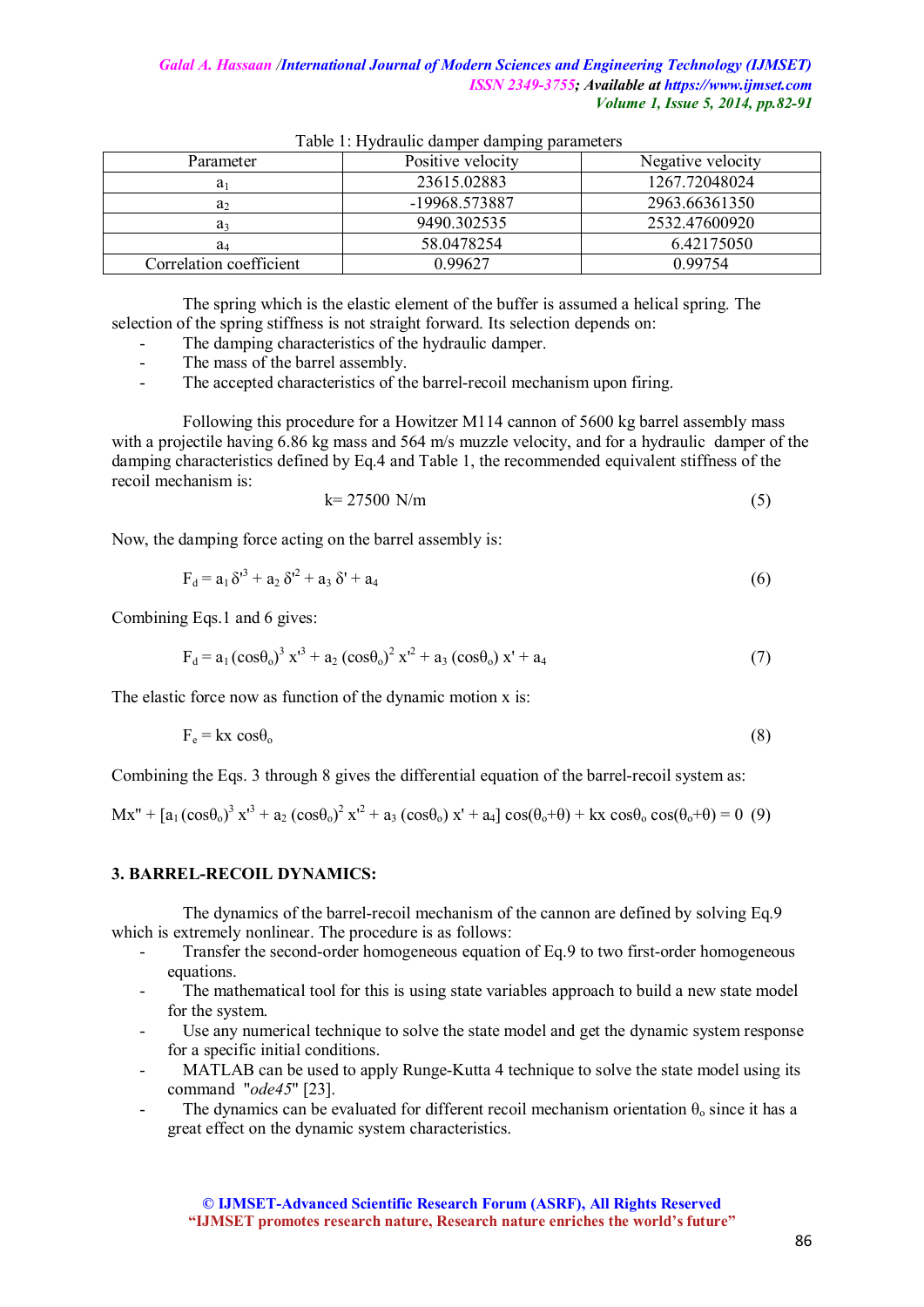# **4. ANALYSIS RESULTS:**

A MATLAB code is written to apply the analysis and procedures suggested in this work to assign the dynamics of the cannon barrel assembly-recoil system upon firing. The other parameters of the dynamic system are:

- Initial recoil elements length, L<sub>o</sub>: 3.5 m.
- Initial horizontal velocity of the barrel assembly upon firing: 0.7 m/s based on momentum conservation of the barrel – projectile rigid bodies.

The results are as follows:

- For zero and 10 degrees recoil mechanism orientation , Figs.6 and 7.



 Fig.6 Dynamic response of the barrel assembly Fig.7 Dynamic response of the barrel upon firing with  $\theta_0 = 0$ . assembly upon firing with  $\theta_0 = 10^\circ$ .

- For 20 and 30 degrees recoil mechanism orientation: Figs.8 and 9.



Fig.8 Dynamic response of the barrel assembly Fig.9 Dynamic response of the barrel assembly upon firing with  $\theta_0 = 20^\circ$ .

. upon firing with  $\theta_0 = 30^\circ$ .

- For 40 and 50 degrees recoil mechanism orientation: Figs.10 and 11.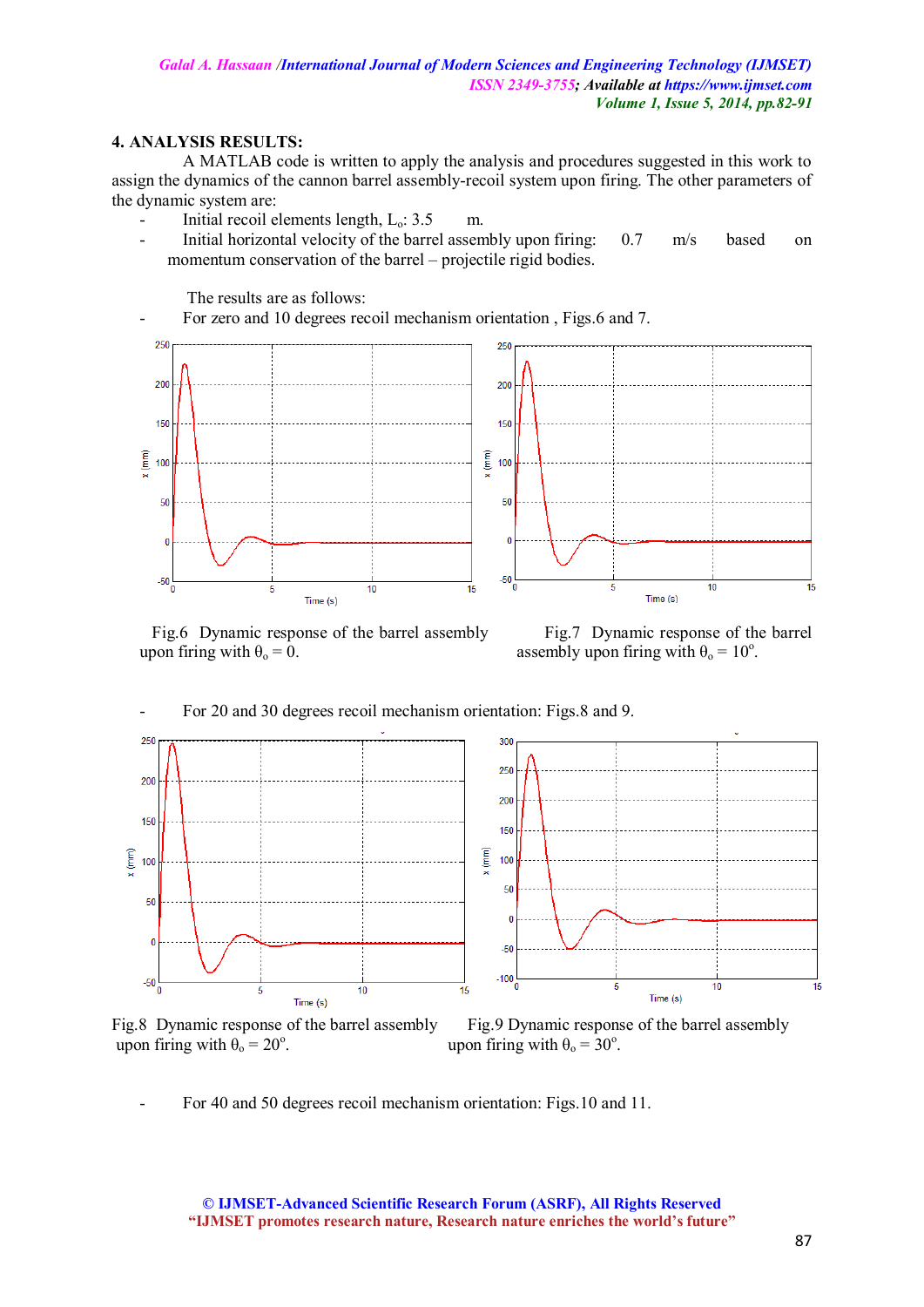

upon firing with  $\theta_0 = 40^\circ$ .



#### **5. CHARACTERISTICS OF THE BARREL-ASSEMBLY DYNAMIC MOTION:**

- The system behaves as an underdamped second-order dynamic system.
- This is not an optimal situation because it is required to return the barrel to the original position before firing without any oscillation.
- This is possible only if the dynamic system is linear which is not the case here because of the nonlinear characteristics of the hydraulic damper and the orientation of the recoil elements.
- Upon firing, the dynamic motion of the barrel increases to a maximum value at the end of the return stroke of the barrel. This maximum value,  $x_{max}$  increases as the recoil elements orientation increases as shown in Fig.12.
- Because the dynamic response is of an oscillating nature, it has a minimum value  $x_{min}$ which is the maximum motion in the forward direction after firing.



 $x_{min}$  is function of the recoil elements orientation as shown in Fig.13.

Fig.12. Maximum barrel assembly displacement. Fig.13 Minimum barrel assembly displacement.

- The variation of  $x_{max}$  is nonlinear having an exponential form.
- $x_{min}$  decreases nonlinearly as the orientation increases.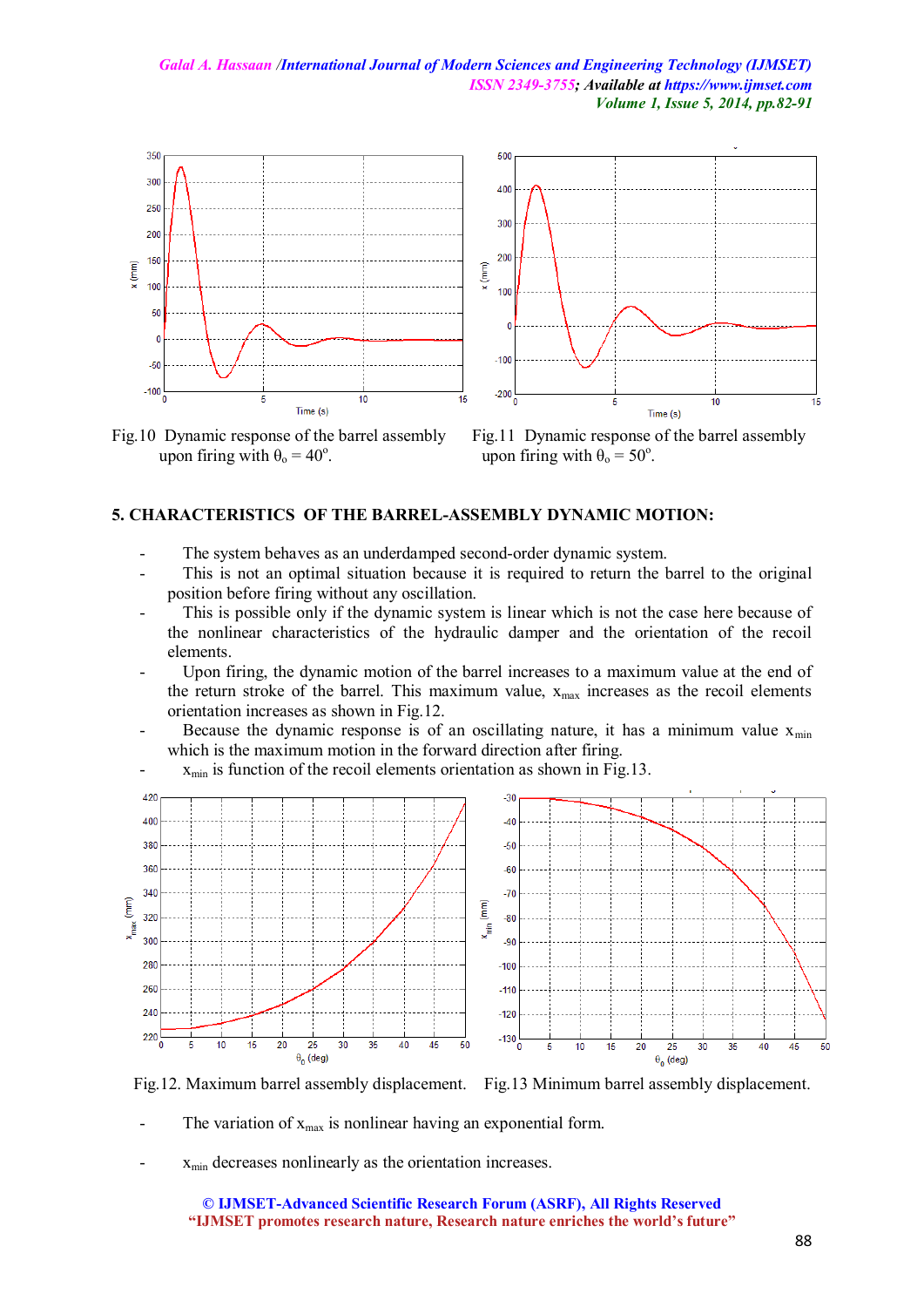- The third characteristic parameter is the response settling time. Functionally, it is required that the barrel settles at its original position before firing in a minimum time which is impossible because of the dynamics of the system.
- Again, the settling time depends on a number of parameters such as the recoil mechanism damping and stiffness, the barrel assembly mass, the recoil elements orientation and the initial velocity upon firing.
	- Fig.14 shows the variation of the settling time with the orientation angle.



Fig.14. Settling time of the barrel assembly.

# **6. CONCLUSION:**

- The dynamics of a cannon barrel assembly using recoil mechanism consisting of a hydraulic damper and a helical spring were studied.
- This dynamic problem was extremely nonlinear.
- The differential equation was derived in details in terms of the barrel assembly dynamic motion.
- The graphical nonlinear characteristics of the hydraulic damper were transformed to a third-order polynomial model for the forward and reverse motion of the damper piston rod.
- The dynamic model of the barrel assembly was an extremely nonlinear second-order differential equation.
- The dynamic motion of the barrel assembly was completely different than that of the linear dynamic system.
- It looked like that of an underdamped single degree of freedom system excited by an initial velocity.
- The dynamics of the barrel assembly were evaluated for different orientation of the recoil mechanism using Runge-Kutta 4 method through MATLAB.
- The maximum and minimum displacement of the barrel assembly upon firing changed significantly with the orientation of the recoil mechanism.
- The performance of the recoil mechanism was measured by the maximum displacement, minimum displacement and settling time of the barrel assembly upon firing.
- The optimum orientation of the recoil mechanism was zero (in the horizontal direction) where the maximum displacement, minimum displacement and settling time of the barrel assembly after firing were 226 mm, -30 mm and 7.5 seconds respectively.
- The minimum and maximum barrel assembly displacements increased exponentially with the recoil mechanism orientation.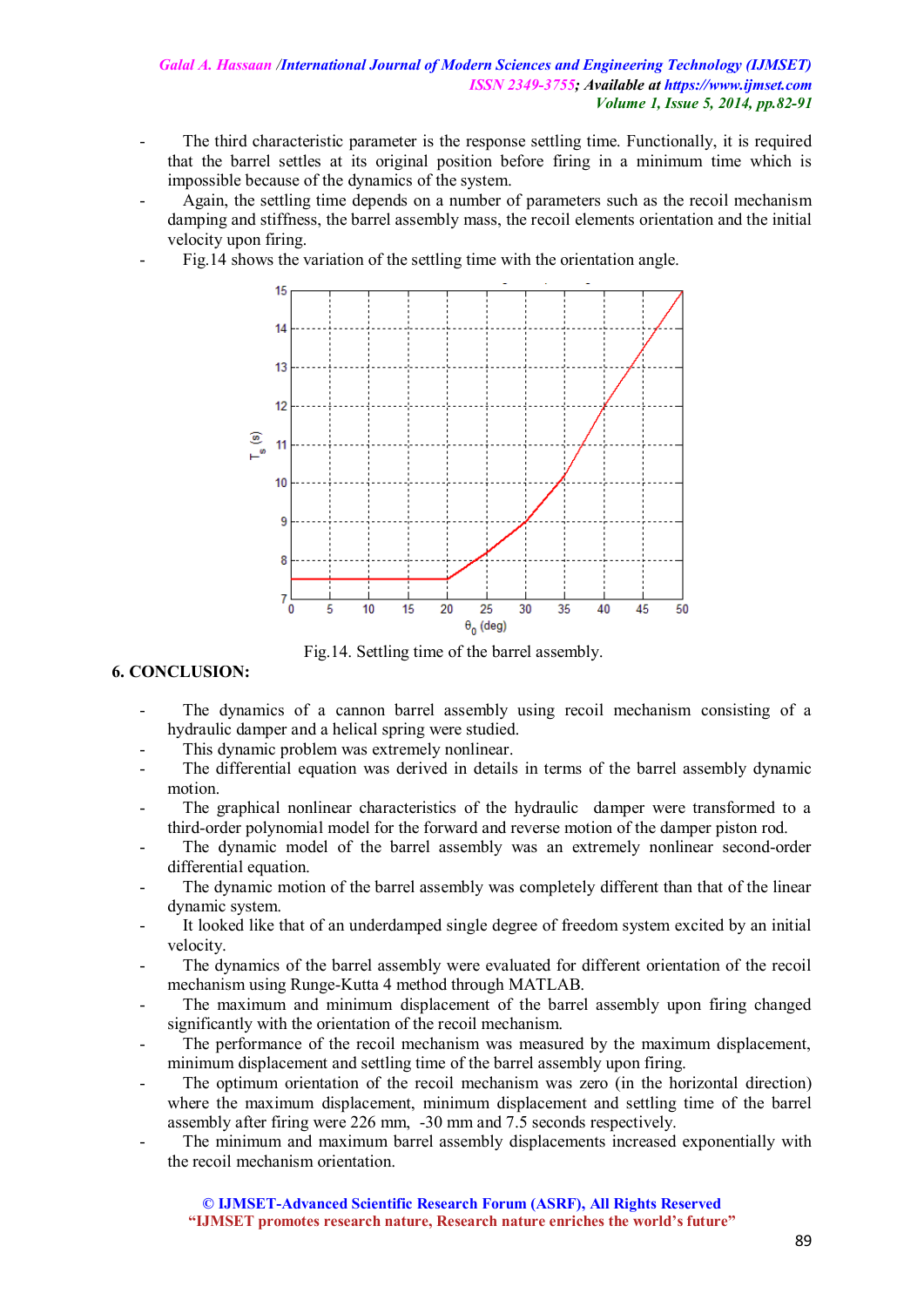The settling time of the barrel assembly remained constant at 7.5 seconds for recoil mechanism orientation  $\leq 20$  degrees. Then increased in a semi-linear nature to reach 15 seconds at 50 degrees orientation.

# **7. REFERENCES**:

[1] I. Hogg, "Twentieth century artillery", Amber Books Ltd., 2000.

[2] M. Ahmadian, R. Appleton and J. Norris, "An analytical study of fire out of battery using MR dampers", Shock and Vibration, Vol.9, No.3, 2003, pp.129-142.

[3] E. Slizys, "Design and dynamical research of imitation drive of the recoil of the weapon", Ph.D. Thesis, Kaunas University of Technology, 2005.

[4] Y. Choi, J. Hoo and N. Wereley, "Double adjustable MR dampers for a gun recoil system", ASME International Mechanical Engineering Congress and Exhibition, Orlando, USA, November 5-11, 2005, pp.429- 438.

[5] H. Bao-lin, "Design and analysis of a gun recoil MR damper", Acta Armamentorii, 2006-04.

[6] T. Lin, H. Ding, T. Yang, C. Chan and C. Yang, "Dynamic simulation of the recoil mechanism artillery weapons", ICCES, Vol.11, No.4, 2009, pp.115-121.

[7] J. Xue-zheng, W. Jiong and H. Hong-sheng, "Designing MR dampers for controlling artillery recoil dynamics", 25<sup>th</sup> International Symposium on Ballistics, Beijing, China, May 17-21 2010, pp.529-536.

[8] H. Gimm, K. Cha and C. Cho, "Characteristics of gun barrel vibrations during firing based on shock response analysis and short-time Fourier transform", Journal of Mechanical Science and Technology, Vol.26, No.5, 2012, pp.1463-1470.

[9] L. Ting, W. Lu and Z. Rui, "Design of gun comprehensive performance test system based on Lab Windows/CVI and Dynamic Recoil", Applied Mechanics and Materials, Vol.401-403, 2013, pp.1239- 1242.

[10] W. Cheng-gue, Q. Lixin, L. Jin- zhao and Z. Wen-zhang, "A new shock absorber model with an application in vehicle dynamics studies", SAE International Truck and Bus Meeting and Exhebition, Fort Worth, Texas, 10-12 November, 2003.

[11] H. Kurino, Y. Matsunumaga, T. Yamada and J. Tagami, "High performance passive hydraulic damper with semi-active characteristics",  $13<sup>th</sup>$  World Conference on Earthquake Engineering, Vancouver, Canada, 1-6 August, 2004, Paper No. 33.

[12] T. Wei, "Simulation based layout of automotive spring and damper characteristics", B. Sc. Thesis, Department of Mechanical Engineering, National University of Singapore, 2006.

[13] F. Guzzomi, P. O'Neill and A. Tavner, "Investigation of damper valve dynamics using parametric numerical method", 16<sup>th</sup> Australasian Fluid Mechanics Conference, Crown Plaza, Gold Coach, Australia, 2-7 December, 2007, pp.1123-1130.

[14] A. Salem and W. Galal, "Identification of characteristics of hydraulic shock absorber used in light weight tracked vehicles", 13<sup>th</sup> International Conference and Aerospace Science and Aviation Technology, 26-28 May, 2009, Cairo, Egypt, Paper ASAT-13-HC-04.

[15] D. Stawik, P. Czop, A. Krol and G. Wszotek, "Optimization of hydraulic dampers with the use of design for six sigma methodology", Journal of Achievements in Materials and Manufacturing Engineering, Vol.43. No.2, December 2010, pp.676-683.

[16] Y. Hou, L. Li, P. Ho, Y. Zhang and L. Chen, "Shock absorber modeling and simulation based on modelica", Proceedings of the 8<sup>th</sup> Modelica Conference, Dresden, Germany, 20-22 March, 2011, pp.843-846.

[17] U. Ferdek and J. Luczko, "Modeling and analysis of a twin-tube hydraulic shock absorber", Journal of Theoretical and Applied Mechanics, Vol.50, No.2, 2012, pp.627-638.

[18] N. Kate and T. Jadhav, "Mathematical modeling of an automobile damper", International Journal of Engineering Research, Vol.2, No.7, 2013, pp.467-471.

[19] J. Sun, S. Jiao, X. Huang and H. Hua, "Investigation into the impact and buffering characteristics of a non-Newtonian fluid damper", Hindawi Publishing Corporation, Shock and Vibration, Vol.2014, Article ID: 170464.

[20] en.wikipedia.org/wiki/M114\_115\_mm\_howitzer